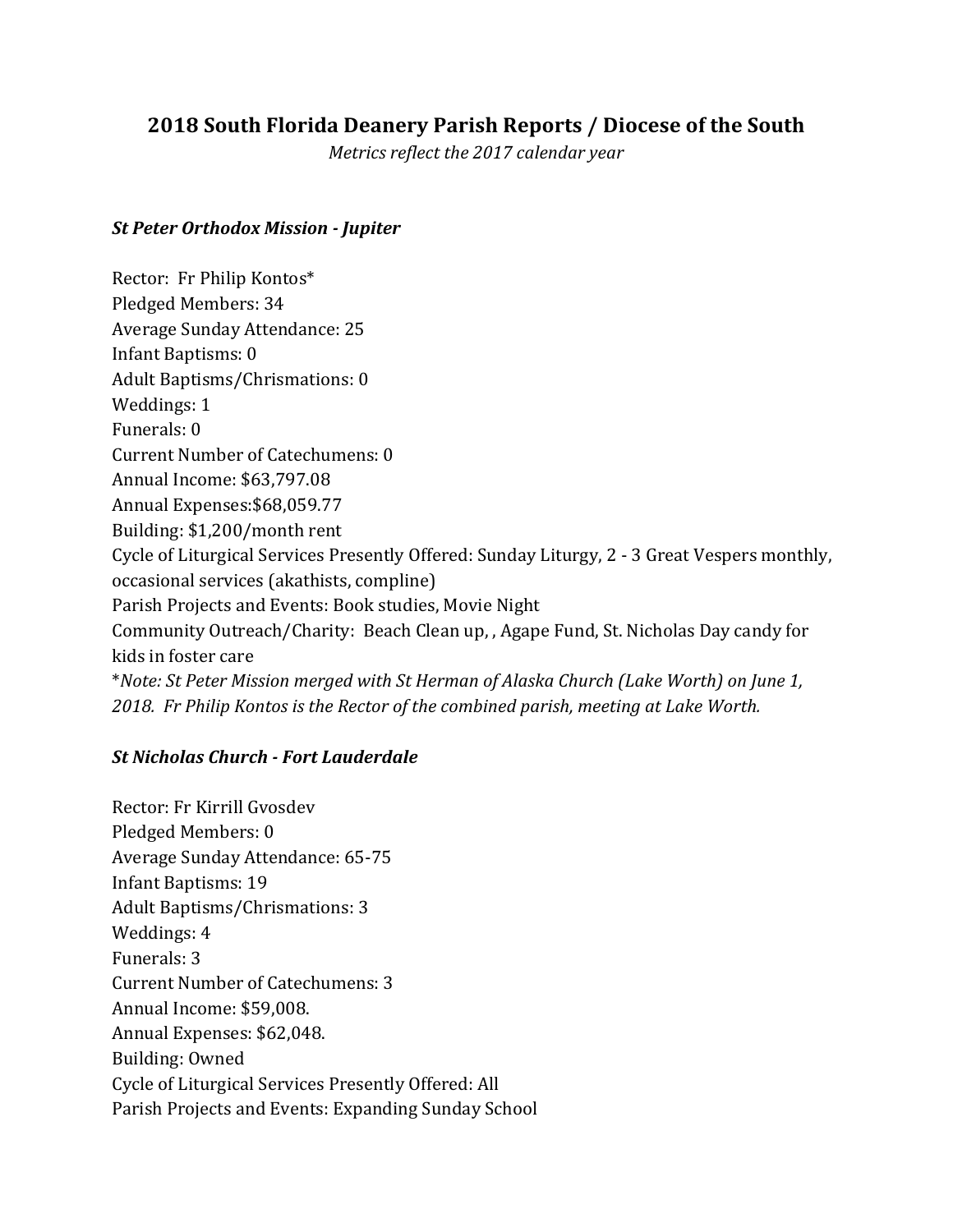Community Outreach/Charity: Support local "Poverello House"

### *Holy Spirit Church – Venice*

Rector: Fr Stephen Lourie (on-loan from the Antiochian Archdiocese) Pledged Members: 75 Average Sunday Attendance: 60 Infant Baptisms: 0 Adult Baptisms/Chrismations: 0 Weddings: 0 Funerals: 3 Current Number of Catechumens: 0 Annual Income: \$120,000 Annual Expenses: \$118,000 Building: Owned / DOS loan Cycle of Liturgical Services Presently Offered: Vespers, Orthros and Divine Liturgy on Sunday. All major feasts and occasional weekday liturgy Parish Projects and Events: Food sales Community Outreach/Charity: Donations to Food Bank, local family assistance center, mini-festival church tours Happenings in 2017: Annual lenten retreat, Founders Day celebration

#### *Christ the Saviour Cathedral - Miami Lakes*

Rector: Fr Joseph Lucas (Dean of South Florida) Pledged Members: 106 Infant Baptisms: 8 Adult Baptisms/Chrismations: 6 Weddings: 2 Funerals: 2 Current Number of Catechumens: 5 Annual Income: \$194,000 Annual Expenses: \$194,000 Building: Owned Cycle of Liturgical Services Presently Offered: Vespers, Matins, Divine Liturgy on weekends. Entire festal cycle and additional minor feasts. Parish Projects and Events: Annual lecture series; Orthodox Book Center Community Outreach/Charity: Support-A-Seminarian; collections for local charities Happenings in 2017: Completion of iconography in the temple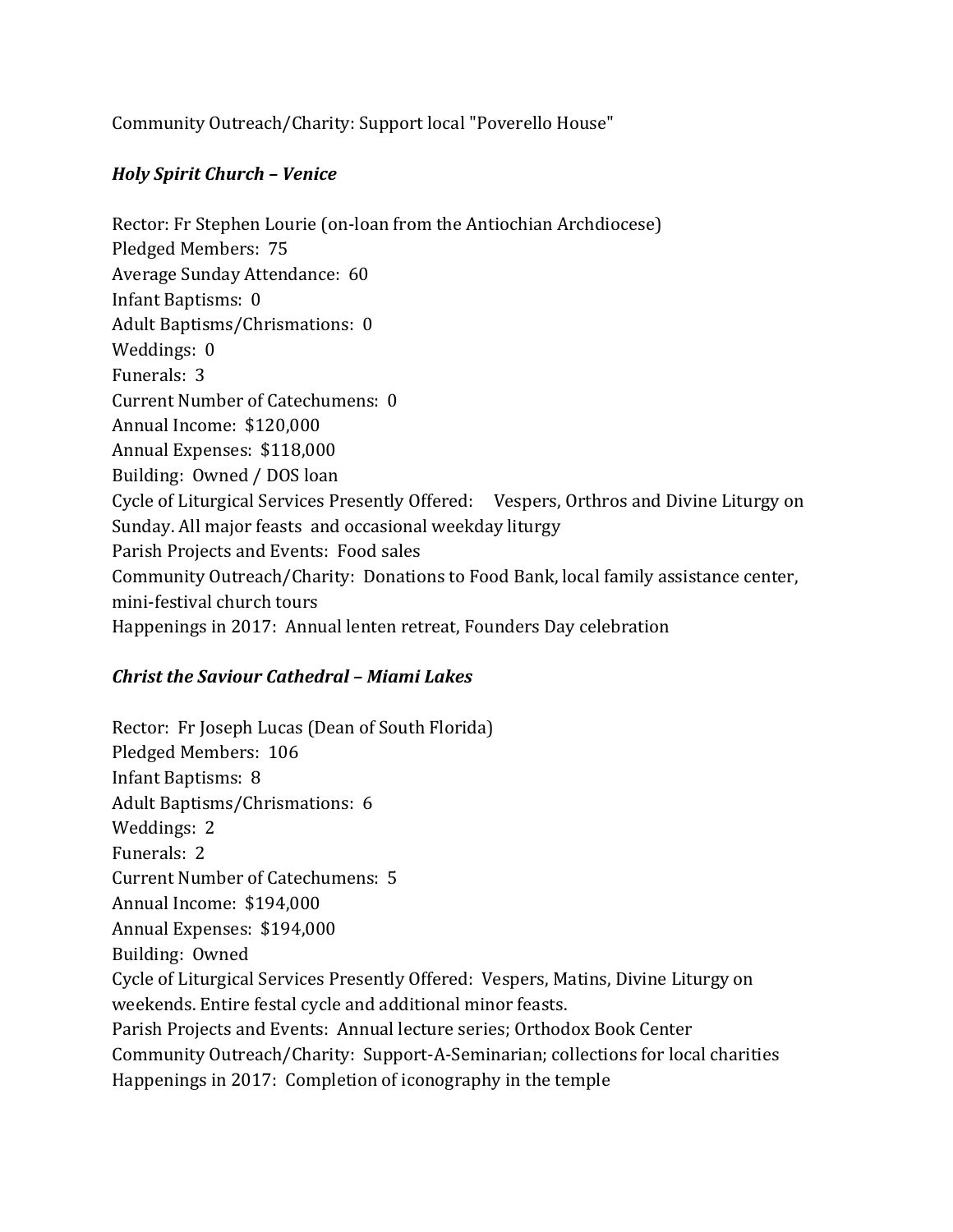## *St Demetrius Church – Naples*

Rector: Fr Gleb McFatter Pledged Members: 47 Average Sunday Attendance: 65 Winter / 40 Summer Infant Baptisms: 3 Adult Baptisms/Chrismations: 0 Weddings: 0 Funerals: 1 Current Number of Catechumens: 0 Annual Income: \$62,000 Annual Expenses: \$67,000 Building: Owned Cycle of Liturgical Services Presently Offered: Sun. Liturgy, Sat. Vespers, Feast days Parish Projects and Events: Annual raffle; parish luncheon Community Outreach/Charity: St Matthew's House Homeless Facility; Abused Children of **Collier County** 

## *St James Church – Port Saint Lucie*

Rector: Fr Maximus Urbanowicz Pledged Members: 83 Average Sunday Attendance: 90 Infant Baptisms: 4 Adult Baptisms/Chrismations: 4 Weddings: 0 Funerals: 0 Current Number of Catechumens: 5 Annual Income: \$227,000 Annual Expenses: \$228,000 Building (Rent/Own/Mortgage + Amount Due): Mortgage \$3,200 month + \$92,000 Cycle of Liturgical Services Presently Offered: Sun. Hours + Liturgy, Panikhida, Sat. Vespers, Memorial Saturday Liturgies, Special Feast Liturgies, Full cycle of Holy Week & Pascha Parish Projects and Events: Yearly Festival, Cookie Walk, Bake Sale, Garage Sale, July 4th, Men's & Women's Breakfasts, Youth Ministry Community Outreach/Charity: Safe Space Food Goods (for expecting mothers)

## *Holy Cross Church – Fort Myers*

Rector: Fr Leonid Palceski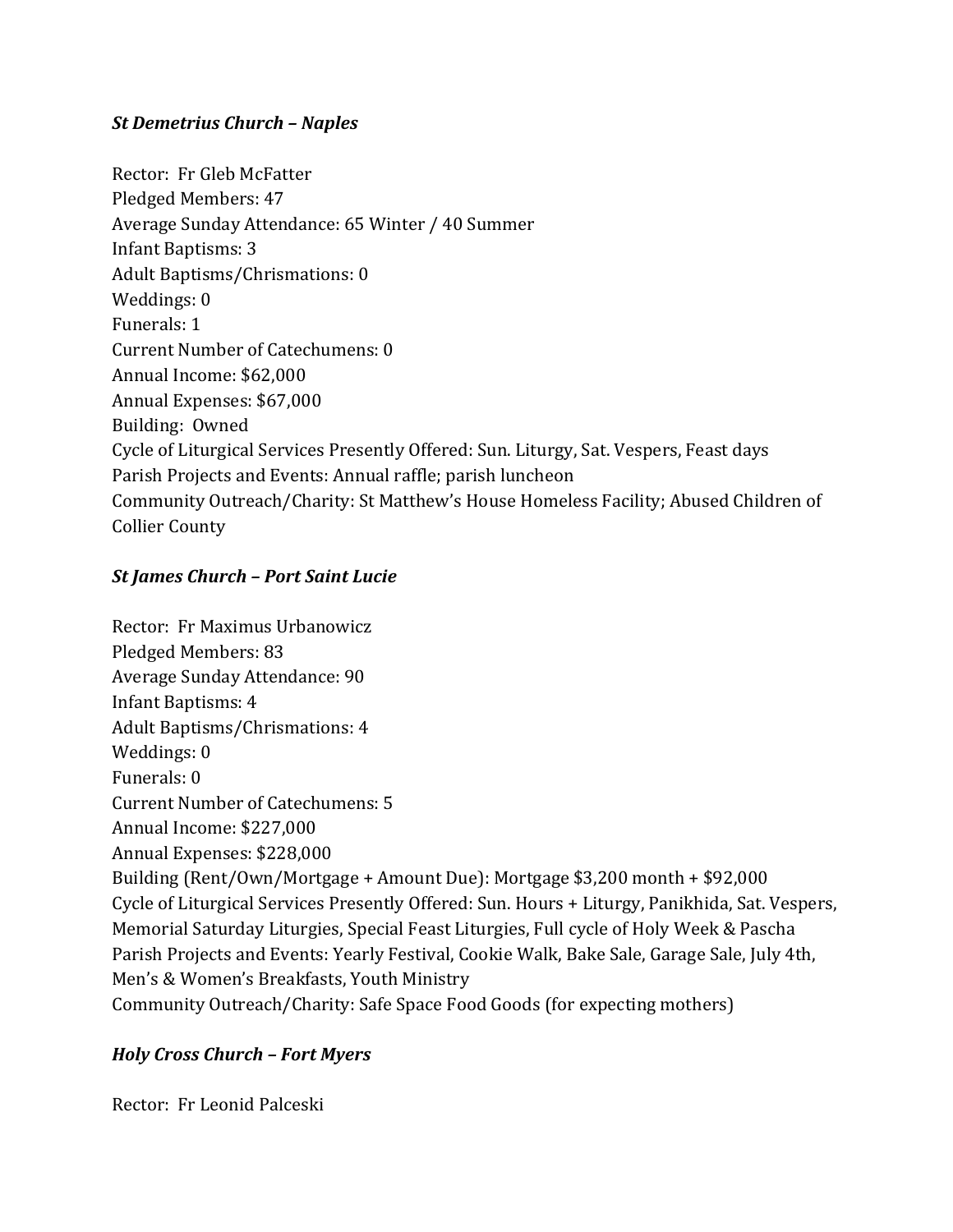Pledged Members:  $N/A$  (does not offer parish membership) Average Sunday Attendance: 25 - 30 Infant Baptisms: 1 Adult Baptisms/Chrismations: 1 Weddings: 0 Funerals: 1 Current Number of Catechumens: 2 Annual Income: Unknown Annual Expenses: Unknown Building: Owned Cycle of Liturgical Services Presently Offered: Sunday Liturgy and all Holy Days Parish Projects and Events: repaired hurricane damage Community Outreach/Charity: Support Seminary and Monastery

#### *St Herman Church – Lake Worth*

Rector: Fr Philip Kontos\* Pledged Members: Average Sunday Attendance: Infant Baptisms: Adult Baptisms/Chrismations: Weddings: Funerals: Current Number of Catechumens: Annual Income: Annual Expenses: Building: Owned Cycle of Liturgical Services Presently Offered: Parish Projects and Events: Community Outreach/Charity: *\* St Herman Church and St Peter Mission were merged on June 1, under the rectorate of Fr Philip Kontos. 2017 Information from St Herman Church is incomplete due to lack of info.* 

#### *Ss Peter and Paul Church – Miami*

Rector: Fr Philip Reese (Priest-in-Charge) Pledged Members: 10 Average Sunday Attendance: 15 Infant Baptisms: 7 Adult Baptisms/Chrismations: 2